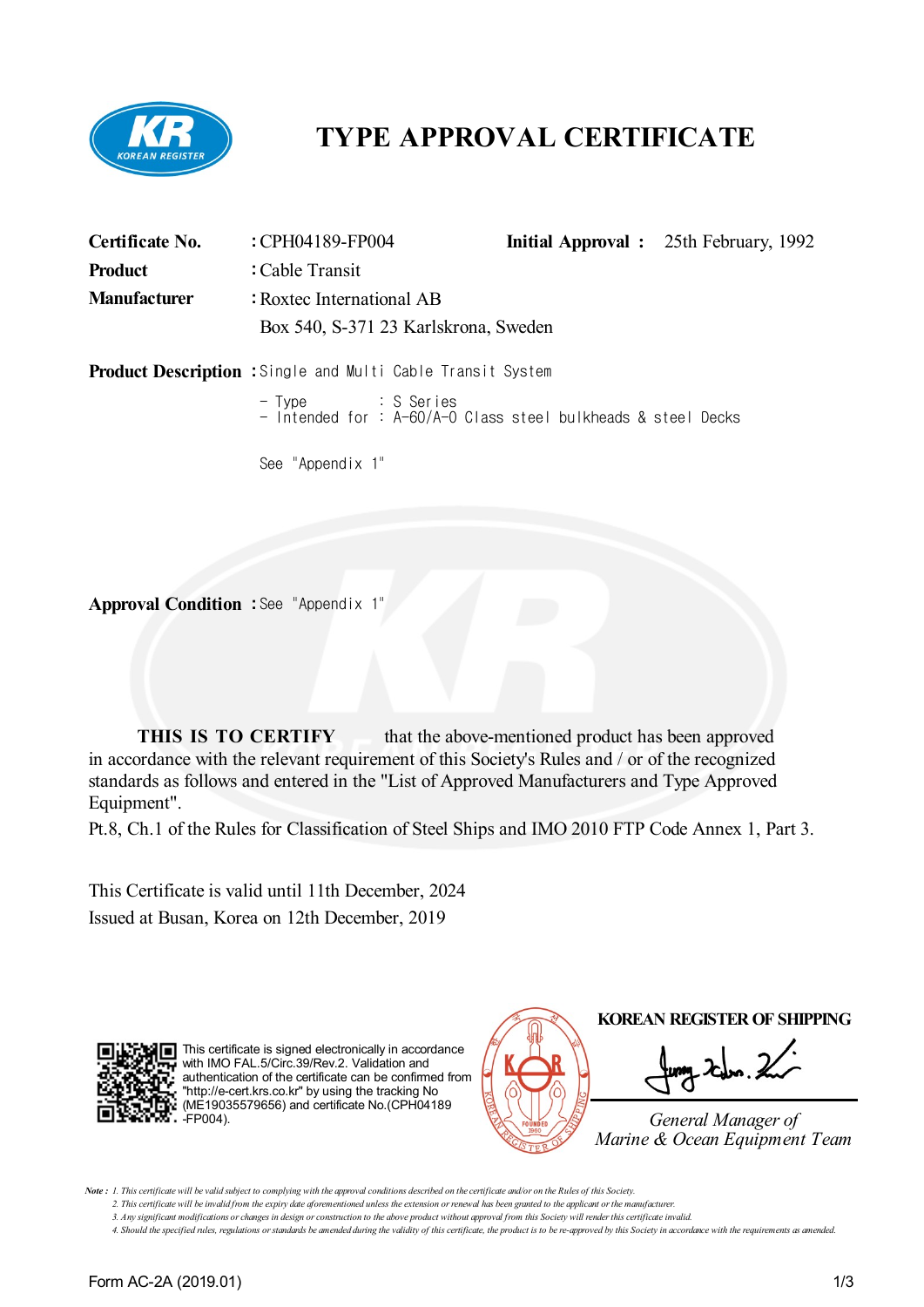## **Product Description and/orApproval Condition**

**Certificate No :** CPH04189-FP004 **Date of Issue :** 12th December, 2019

#### **A. Product Description**

#### **1. Product Specification**

1) The cable transits consist of steel frame and specific sealing system and the frames are welded to the bulkhead or the deck. (But, Frame "SF  $2x1 \sim SF$  8x1" are bolted to the deck.)

| Size of<br>Frame                   | Sealing<br>Type              | Sleeve<br>Installation<br>Side       | Max. Dia.<br>of Cable(mm) | Insulation<br>arrangement | Approved<br>Class         |
|------------------------------------|------------------------------|--------------------------------------|---------------------------|---------------------------|---------------------------|
| $$8+8x10$                          | RM Modules                   | Symmetrical                          | $10 \sim 86$              | Yes                       | $A-60$<br><b>Bulkhead</b> |
| S 1x1 $\sim$<br>$S_8x2$<br>Ex/ATEX | RM Modules<br>Ex/ATEX        | Symmetrical                          | $10 \sim 86$              | Yes                       | $A-60$<br><b>Bulkhead</b> |
| S 1x1 $\sim$<br>$S_8x1$            | RM Modules                   | Unexposed                            | 10 <sup>°</sup>           | No                        | $A-60$<br>Deck            |
| S 8x2<br>Ex/ATEX                   | <b>RM Modules</b><br>Ex/ATEX | Symmetrical                          | $10 \sim 86$              | Yes                       | $A-60$<br>Deck            |
| SF $2x1 -$<br>SF 8x1               | RM Modules                   | Symmetrical<br>(bolted to deck)      | $10 \sim 86$              | No                        | $A-60$<br>Deck            |
| S $1x1 -$<br>$S_8x1$               | RM Modules                   | Symmetrical                          | $10.5 \sim 39$            | N <sub>o</sub>            | $A-0$<br><b>Bulkhead</b>  |
| SK $2x1 -$<br>SK 8x1               | RM Modules                   | Extended 50mm to<br>the exposed side | $10.5~\sim~86$            | No                        | $A-0$<br>Deck             |
| S 1x1 $\sim$<br>S 8x1              | RM Modules                   | Symmetrical                          | $10.5 \sim 39$            | No.                       | $A-0$<br>Deck             |

 $\blacktriangleright$  For more details see the approved drawings and/or relevant test reports.

#### **2. Approved Drawings and Documents**

|  | - $D$ rawings no.: S1042267(Rev.B), S1042268(Rev.B), S1511918(Rev.A), S1511904(Rev.A), | S1511905(Rev.A), S1511906(Rev.A), S1504154(Rev.A), S1504158(Rev.A),<br>$S1504141(Rev.A), S1504142(Rev.A), S1508338(Rev.A), S1508344(Rev.A),$ |  |
|--|----------------------------------------------------------------------------------------|----------------------------------------------------------------------------------------------------------------------------------------------|--|
|  |                                                                                        | S1516046(Rev.B), S1516052(Rev.B), etc. (Total 65 sheets)                                                                                     |  |

#### **3. Test Reports, etc.**

- 1) Test Report No. 4P07023 dated on 04 Feb. 2015 issued by SP Technical Research Institute of Sweden
- 2) Test Report No. 6P02249 dated on 17 Aug. 2016 issued by SP Technical Research Institute of Sweden
- 3) Test Report No. 6P02516 dated on 29 Aug. 2016 issued by SP Technical Research Institute of Sweden
- 4) Test Report No. PGA10651 dated on 03 July 2015 issued by Danish Institute of Fire and Security Technology
- 5) Test Report No. PGA10652 dated on 03 July 2015 issued by Danish Institute of Fire and Security Technology
- 6) Test Report No. PGA10723A dated on 04 Feb. 2016 issued by Danish Institute of Fire and Security Technology
- 7) Test Report No. PGA10871 A rev1 dated on 09 Dec. 2016 issued by Danish Institute of Fire and Security Technology